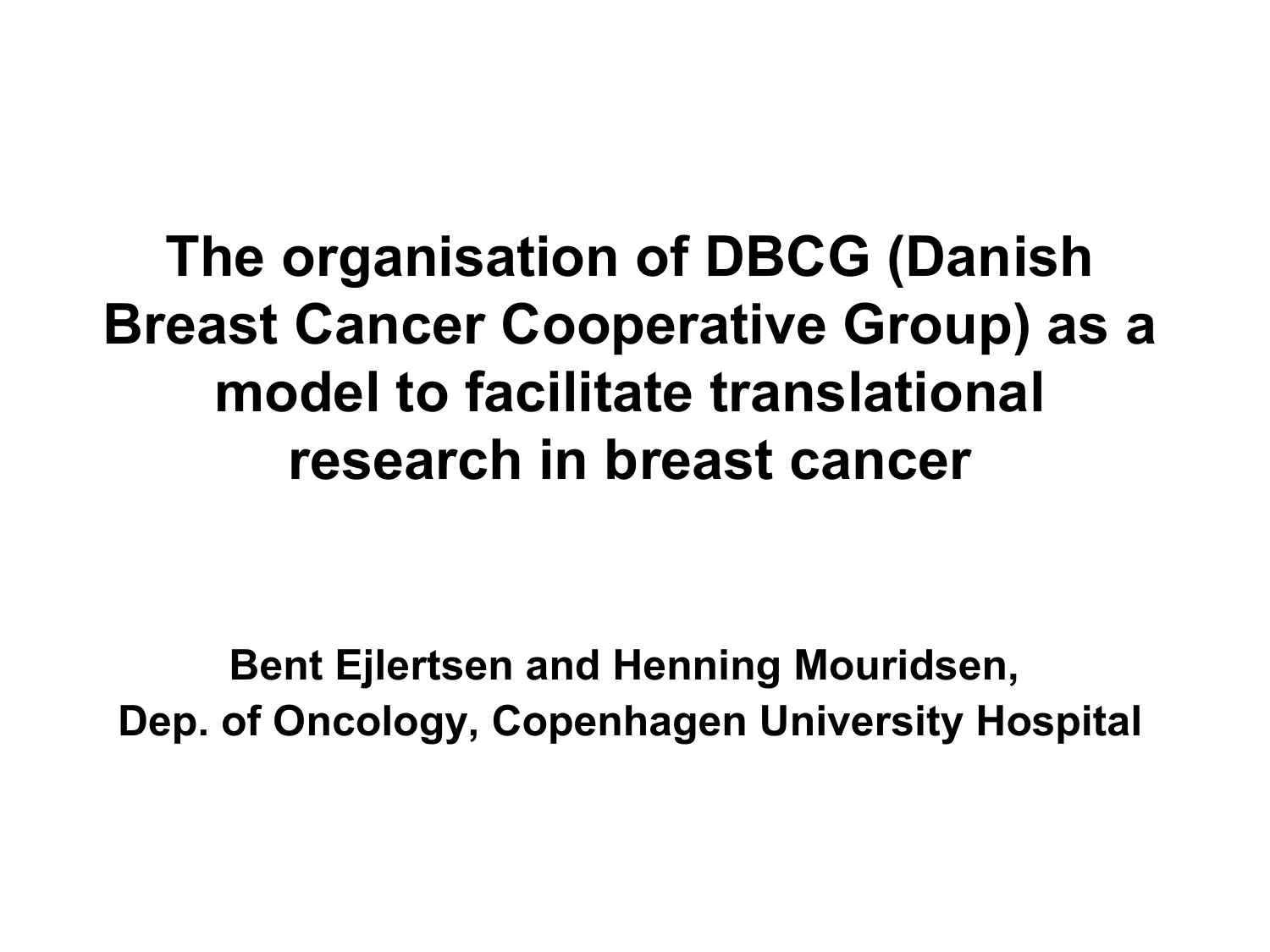## **Breast cancer. General information**

- **Breast cancer most common malignant disease in women.**
- **World-wide incidence approximately 1 mill.**
- **With local therapy (surgery +/- radiotherapy) alone approximately 50% will recur within 20 years.**
- **Systemic adjuvant therapy (chemotherapy, endocrine therapy, trastuzumab) reduces risk of recurrence by approximately 50%.**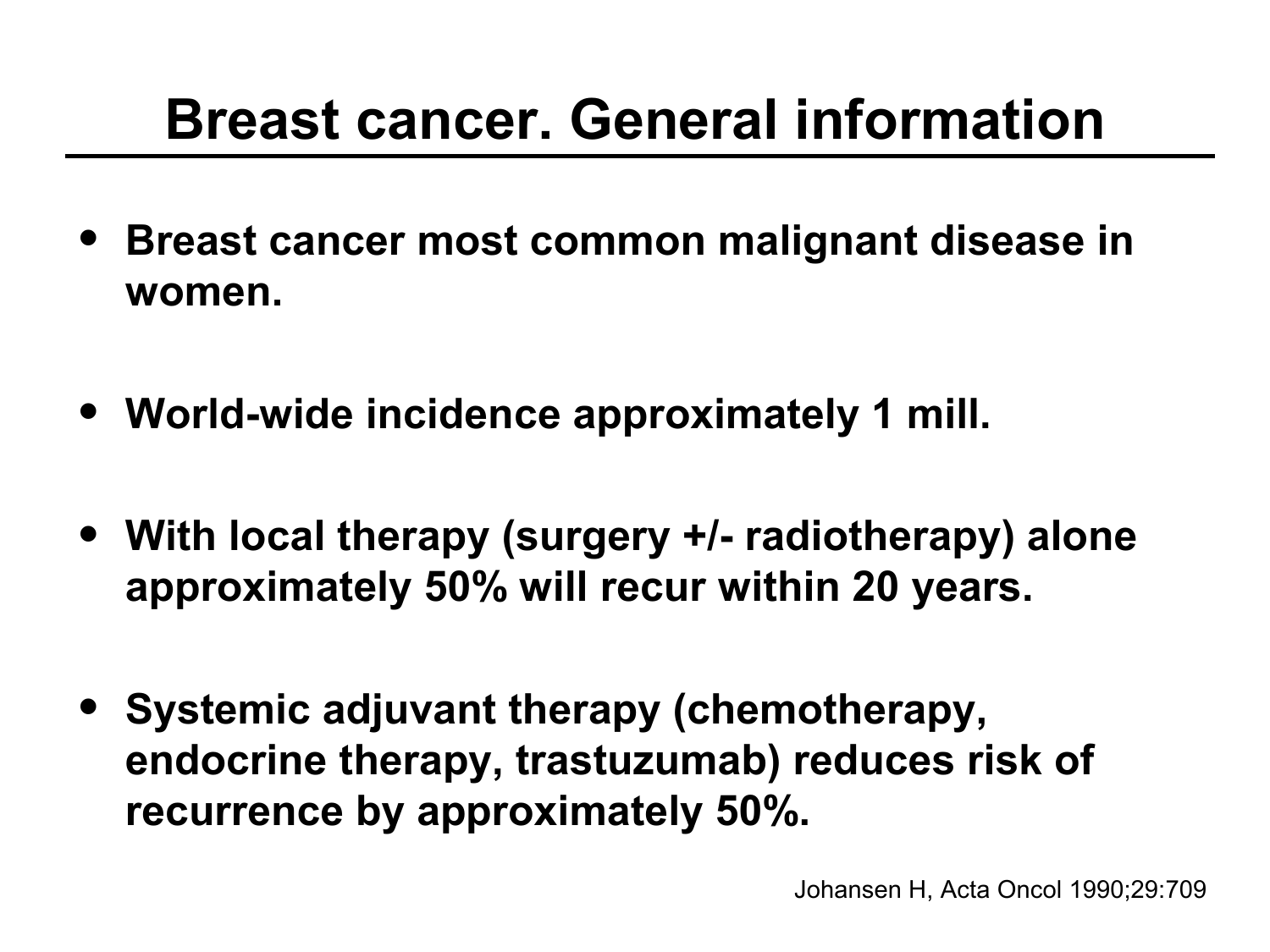## **Breast cancer. Selection of patients for adjuvant systemic therapy**

#### **According to**

- **Prognostic factors**
	- **age**
	- **nodal status**
	- **size**
	- **grade**
	- **vascular invasion**
	- **ER status**
	- **HER2 status**
	- **TOP2A status**
- **Predictive factors**
	- **ER status (endocrine therapy)**
	- **HER2 status (trastuzumab)**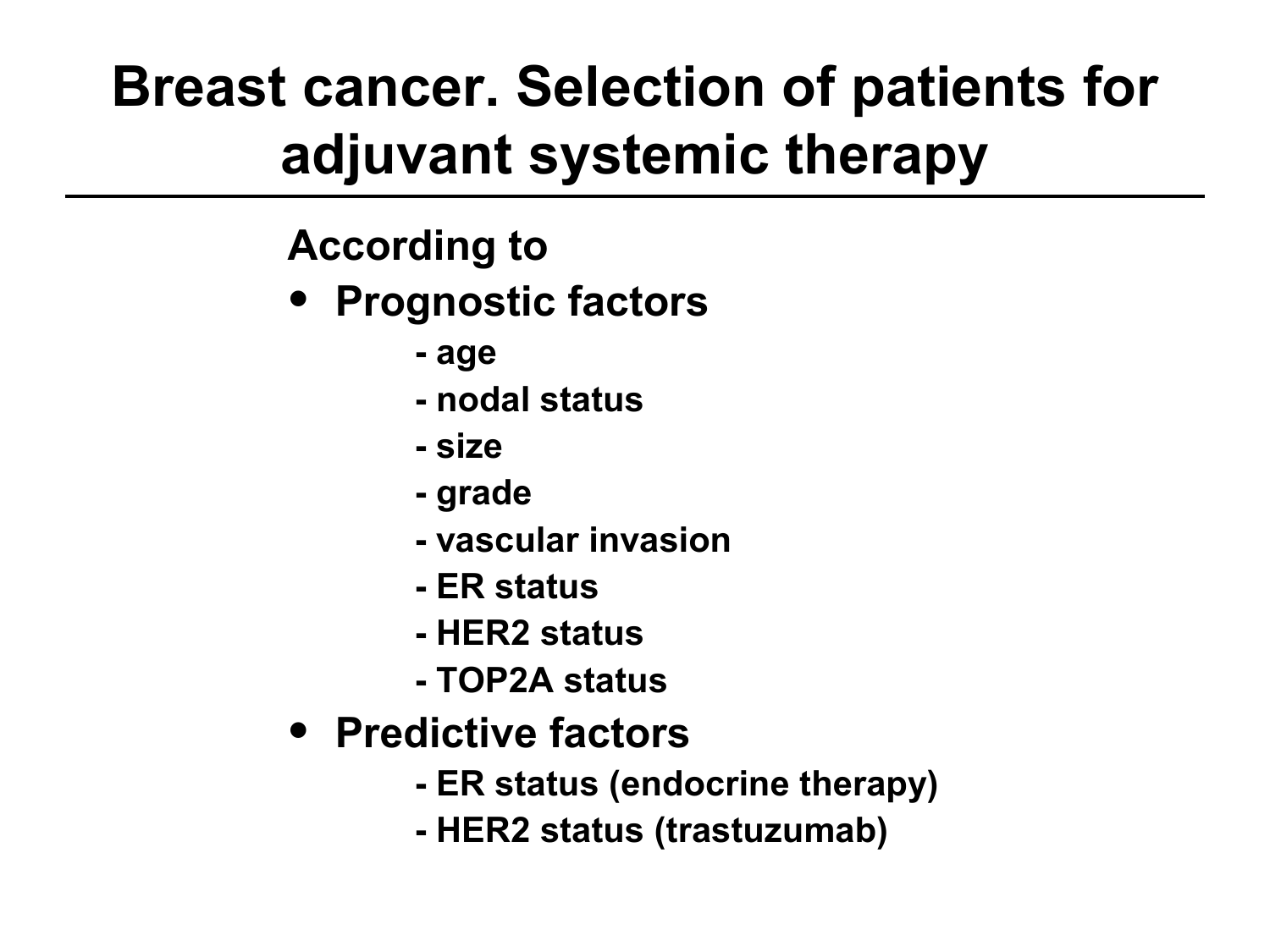## **Breast cancer. Definition of risk group.**

| Sct. Gallen 2007  |                       |                           | <b>DBCG 2007</b> |                          |                           |
|-------------------|-----------------------|---------------------------|------------------|--------------------------|---------------------------|
| <b>Group</b>      | <b>Risk</b>           | <b>Definition</b>         | <b>Group</b>     | <b>Risk</b>              | <b>Definition</b>         |
| Low               | < 10%                 | - node neg., and          | Low              | $< 10\%$                 | - node neg., and          |
|                   |                       | $-$ size $\leq$ 20mm, and |                  |                          | $-$ size $\leq$ 20mm, and |
|                   |                       | - grade I, and            |                  |                          | - grade I, and            |
|                   |                       | - no vasc.invasion, and   |                  |                          | - ER or PgR pos., and     |
|                   |                       | - ER or PgR pos., and     |                  |                          | - HER2 neg. and           |
|                   |                       | - HER2 neg. and           |                  |                          | - TOP2A normal, and       |
|                   |                       | - age $\geq$ 35 years     |                  |                          | - age $\geq$ 35 years     |
| Inter-<br>mediate |                       |                           | <b>High</b>      | $10 \geq 30\%$ All other |                           |
| <b>High</b>       | $10 - 30\%$<br>> 30 % | <b>All other</b>          |                  |                          |                           |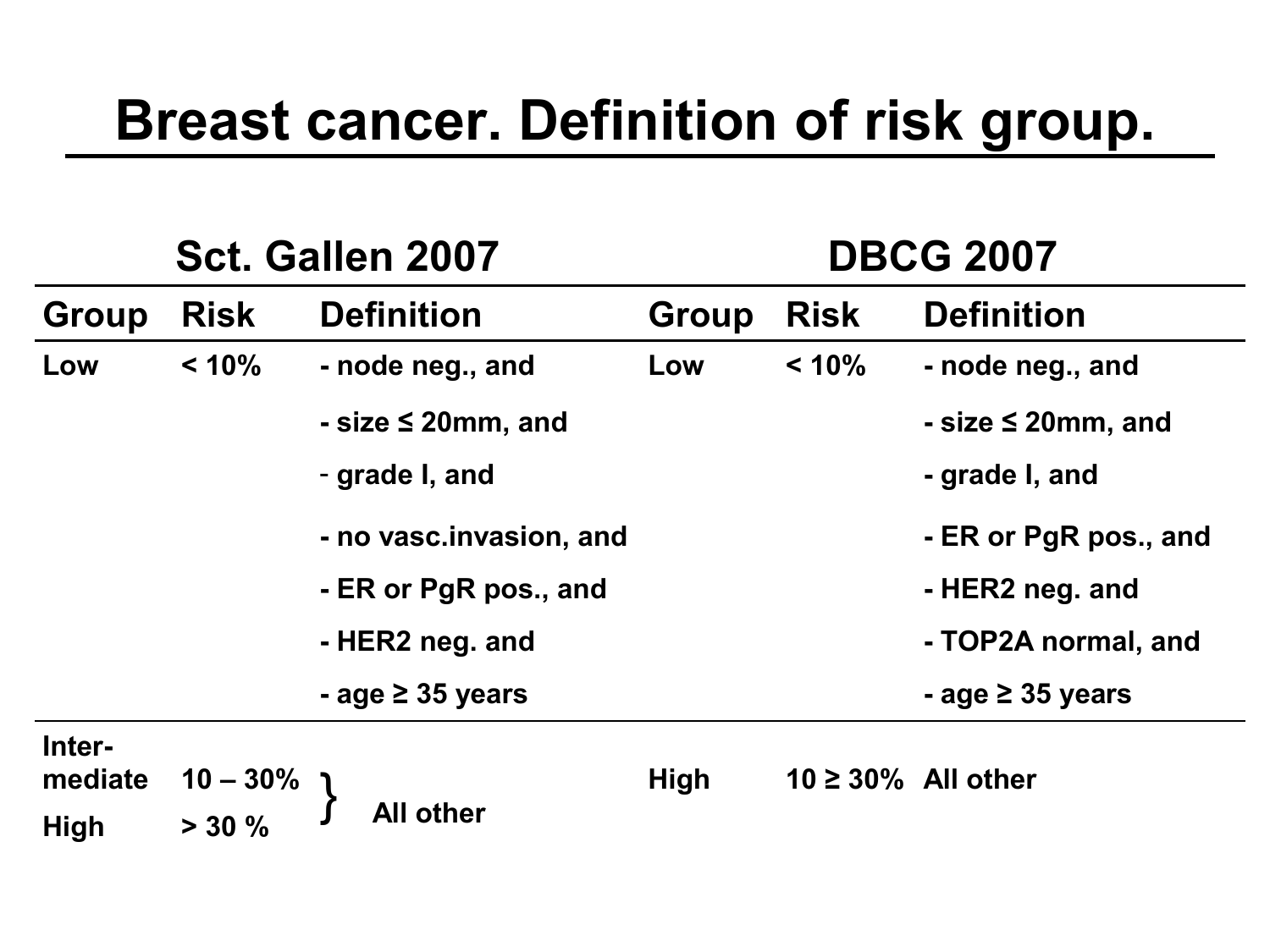# **Definition of risk categories**

| <b>Risk Category</b> | St. Gallen 2007                 | <b>DBCG 2007</b>                |
|----------------------|---------------------------------|---------------------------------|
| Low Risk             | Node negative AND all the       | Node negative AND all the       |
| $< 10 \%$            | following features:             | following features:             |
|                      | • size $\leq$ 20 mm, AND        | $\cdot$ size $\leq$ 20 mm, AND  |
|                      | · grade I, AND                  | • grade I, AND                  |
|                      | • no vasc. invasion, AND        | <b>•ER or PgR positive, AND</b> |
|                      | • ER or PgR positive, AND       | • HER2 negative, AND            |
|                      | • HER2 negative, AND            | • age $\geq$ 35 years           |
|                      | • age $\geq$ 35 years           |                                 |
| Intermediate         | Node negative AND one of the    |                                 |
| $10 - 30 \%$         | above                           |                                 |
|                      | Node positive AND               |                                 |
|                      | • ER and PgR negative, OR       |                                 |
|                      | • HER2 positive                 | All other                       |
| <b>High Risk</b>     | Node positive (1-3 nodes) AND   |                                 |
| $> 30 \%$            | • ER and PgR negative, OR       |                                 |
|                      | • HER2 positive                 |                                 |
|                      | Node positive (4 or more nodes) |                                 |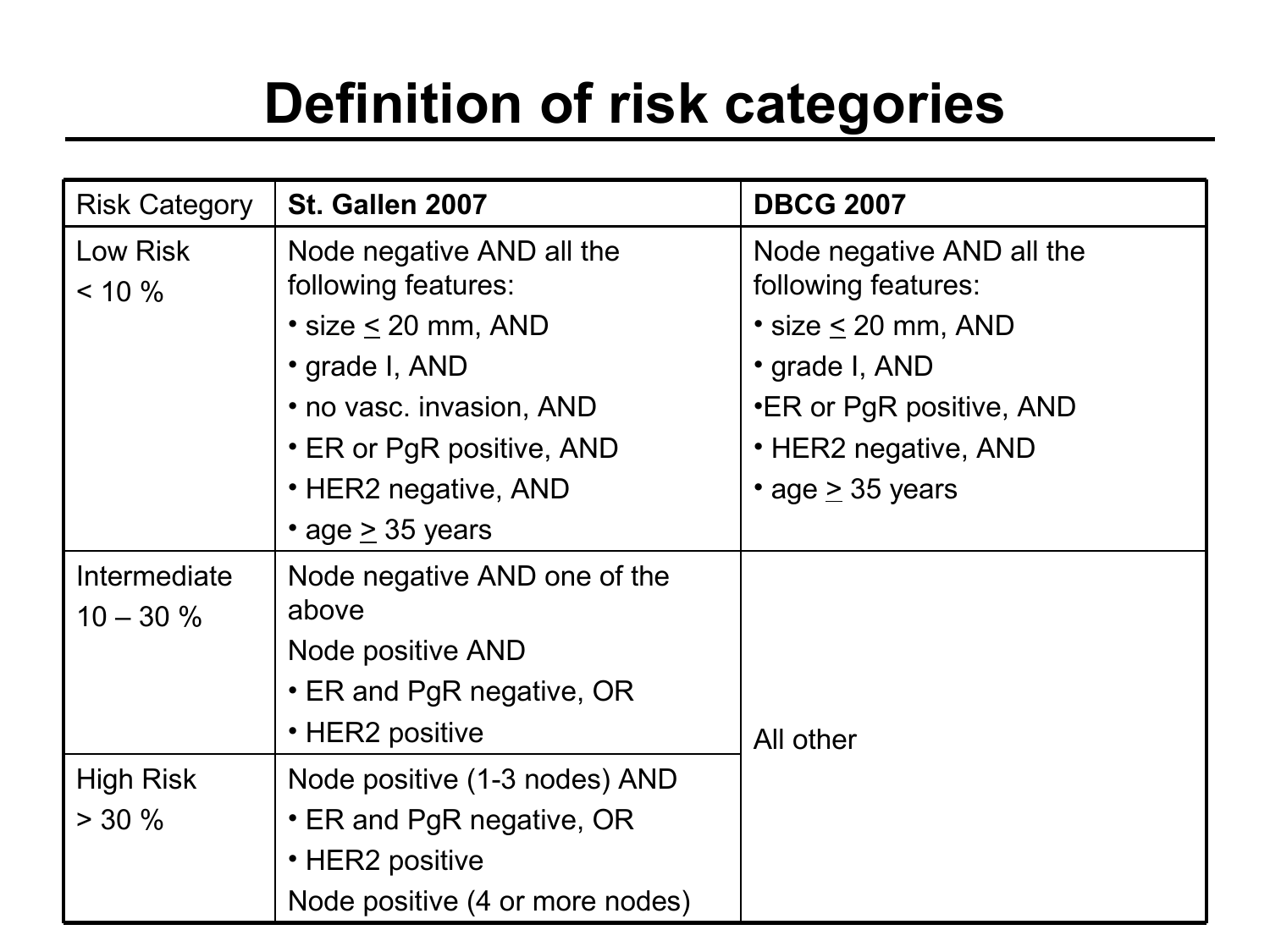# **Systemic treatment strategies according to risk groups**

- **Low risk: Generally (and in DBCG) untreated**
- **Intermediate and high risk: Treated according to predictive factors**
	- **ER and PgR neg.: CT**
	- **ER or PgR pos.: ET (and most < 60 70 years generally + CT)**
	- **HER2 pos.: Trastuzumab in addition to CT, to CT + ET, and to ET only in selected patients**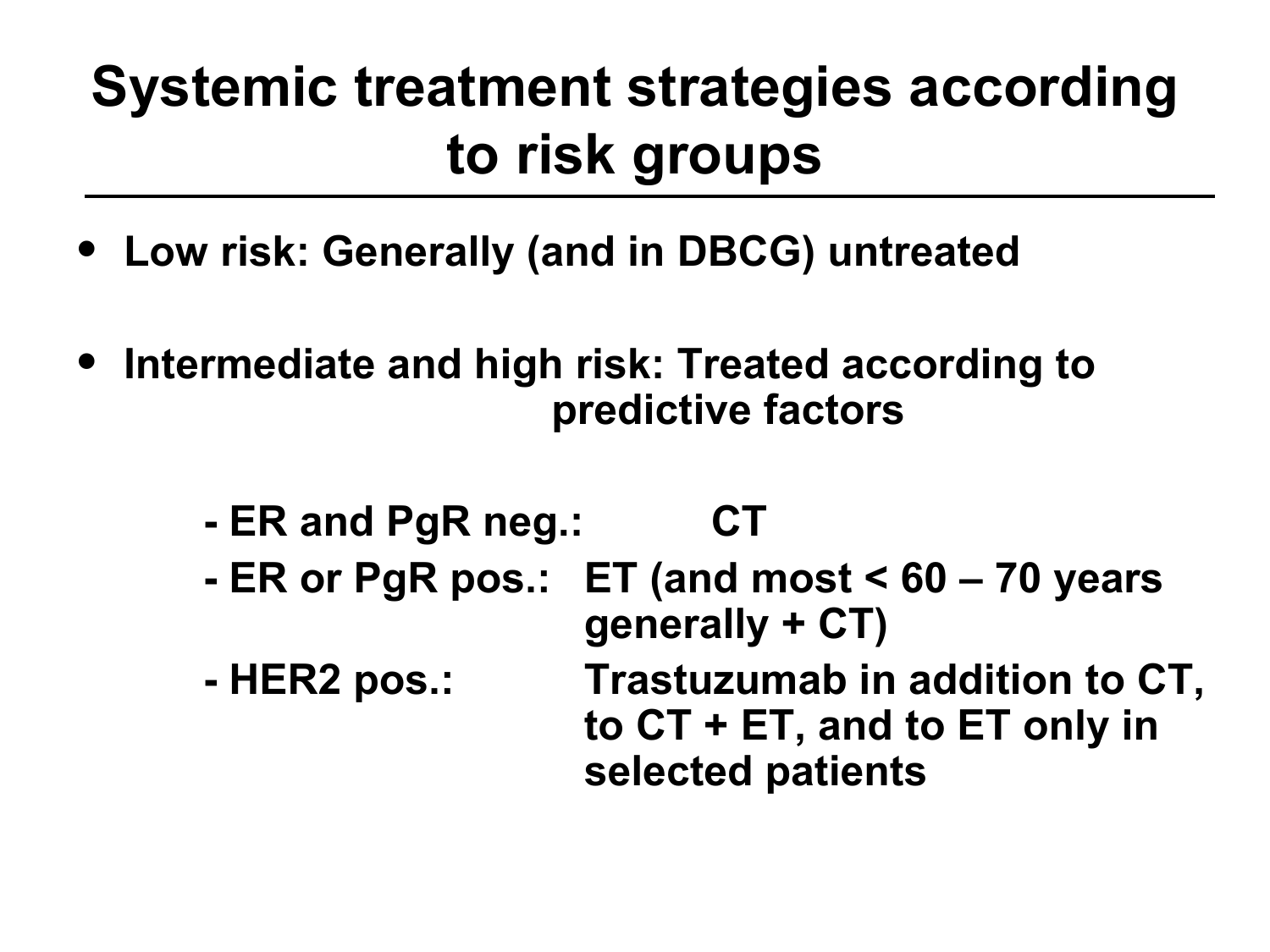## **Consequences of present treatment strategies**

**With**

- **risk of recurrence < 10% in low risk and 10 > 30% in intermediate/high risk patients, and**
- **risk of recurrence reduced by 50% with systemic therapy**

**then**

- **a small proportion of low risk patients are undertreated, and**
- **a larger proportion of intermediate/high risk patients are overtreated**

**Thus we need better prognostic and predictive factors**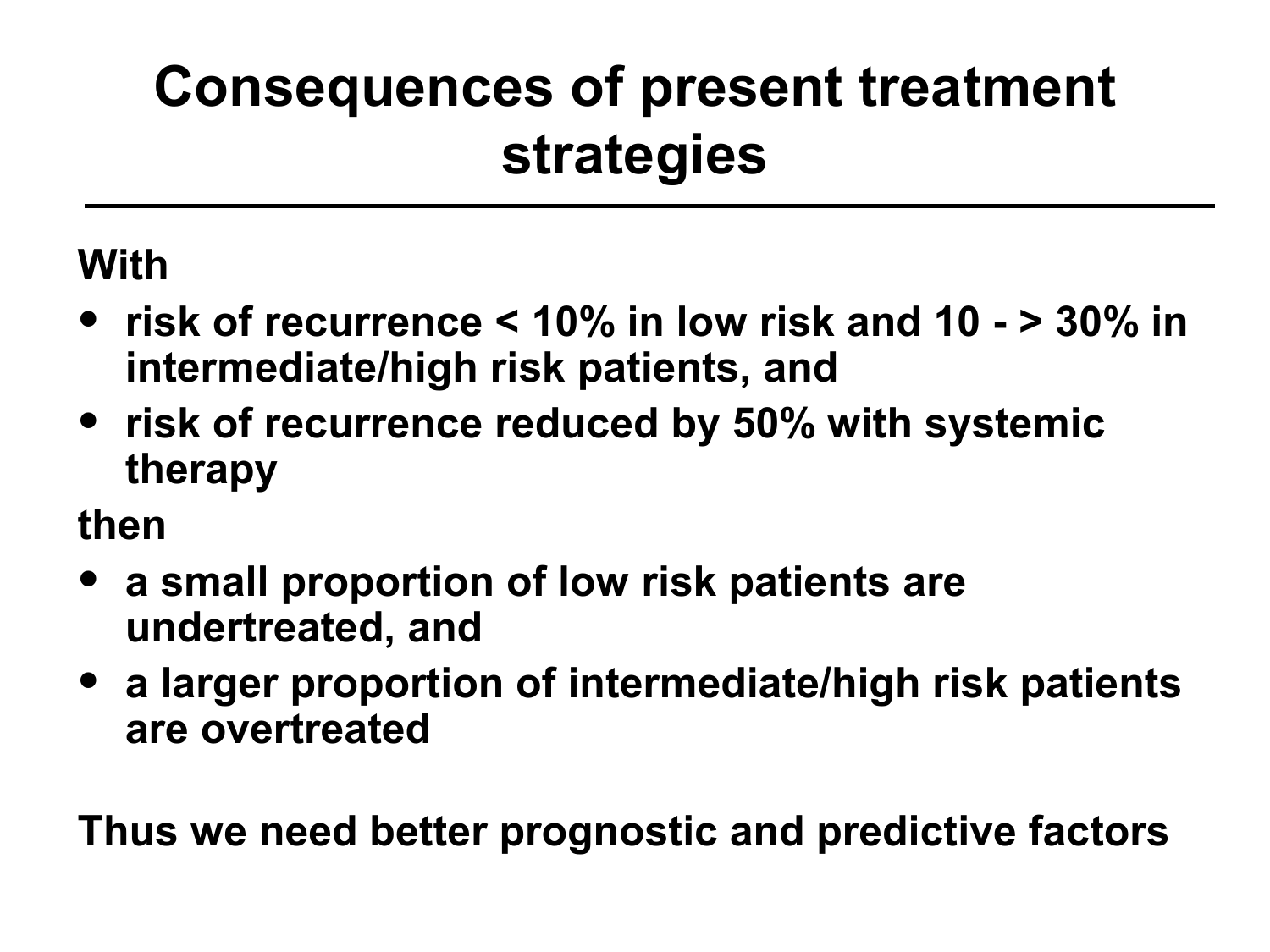## **Translational studies to develop new prognostic and predictive factors**

**Retrospective: Requires access to archival tissue and historical data of treatment and follow-up in low risk and high risk patients as well**

**Prospective: Requires long term data of clinical follow-up in adjuvant trials. A preoperative (neoadjuvant) model may compensate for this, but requires that preoperative data can be translated to the adjuvant setting**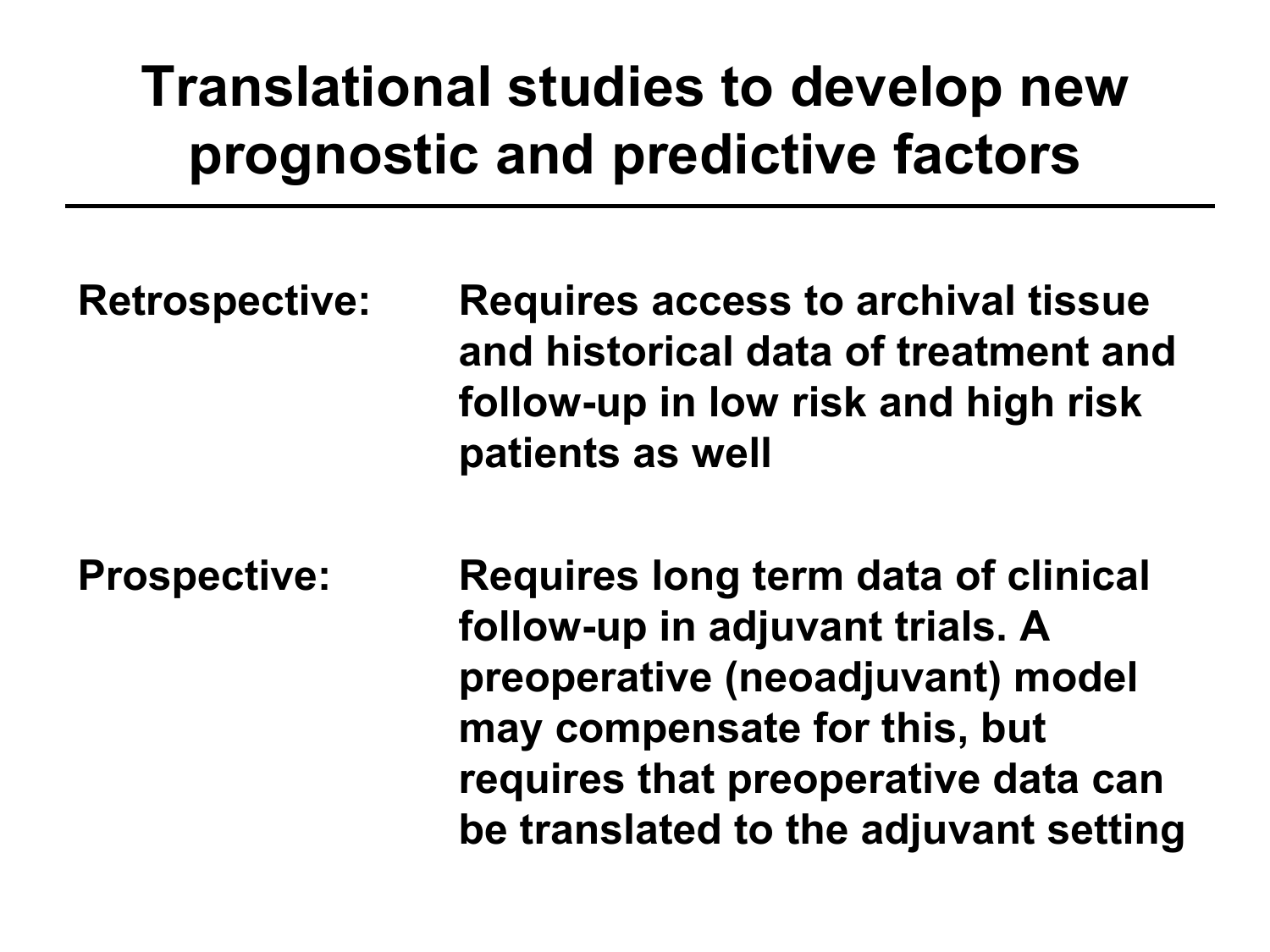#### **Partners in translational studies**

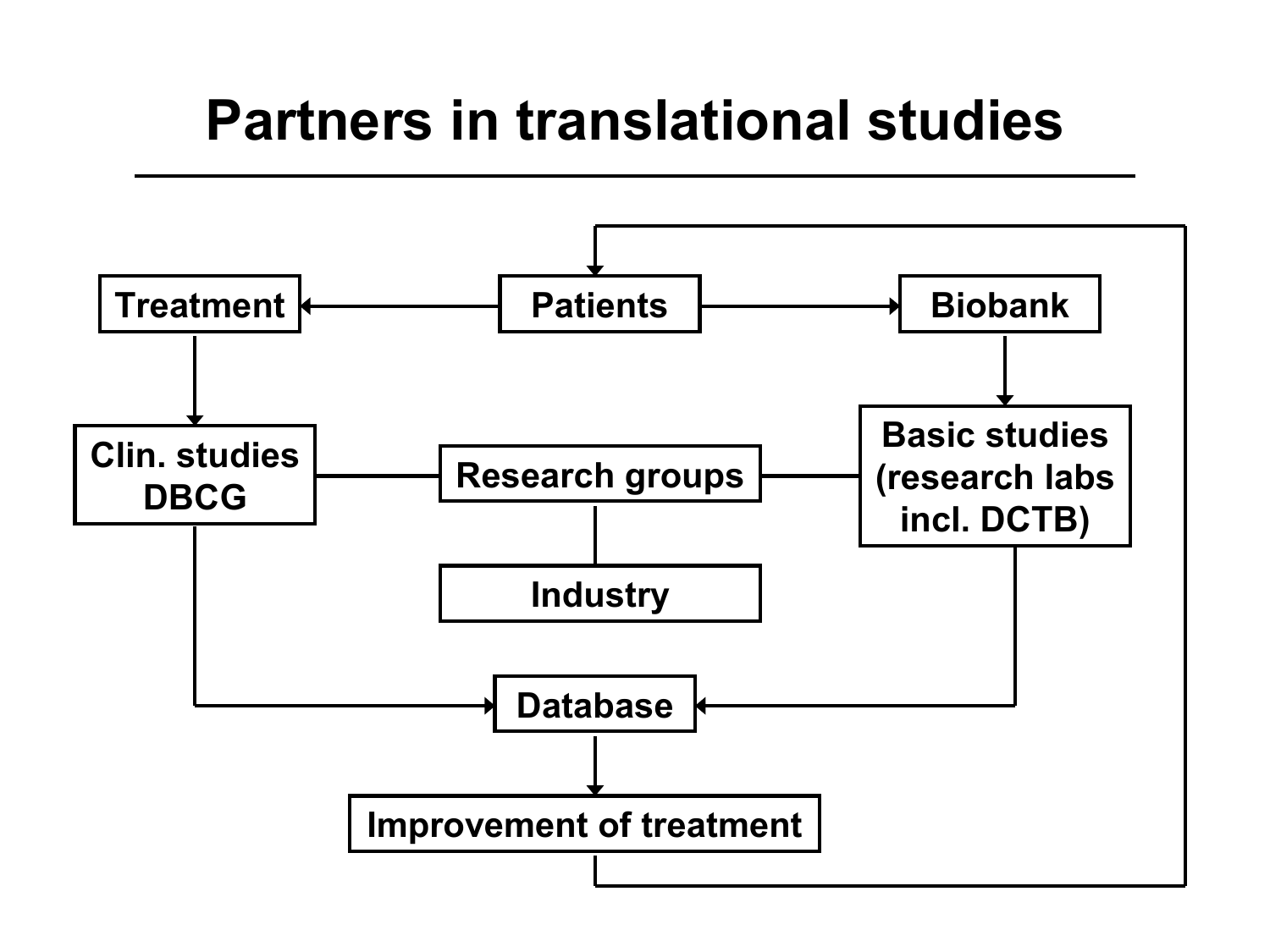## **Patients as partners in translational studies – DBCG**

**Prospective studies:**

- **Willingness to participate in randomized trials**
- **Willingness to accept tumor tissue to be used for basic studies**

**Retrospective studies:**

• **Basic studies on archival tissue. According to Danish law informed consent is given by the ethical committees on behalf of the patients (provided no interaction with patients, and no record made in the Civic Registry).**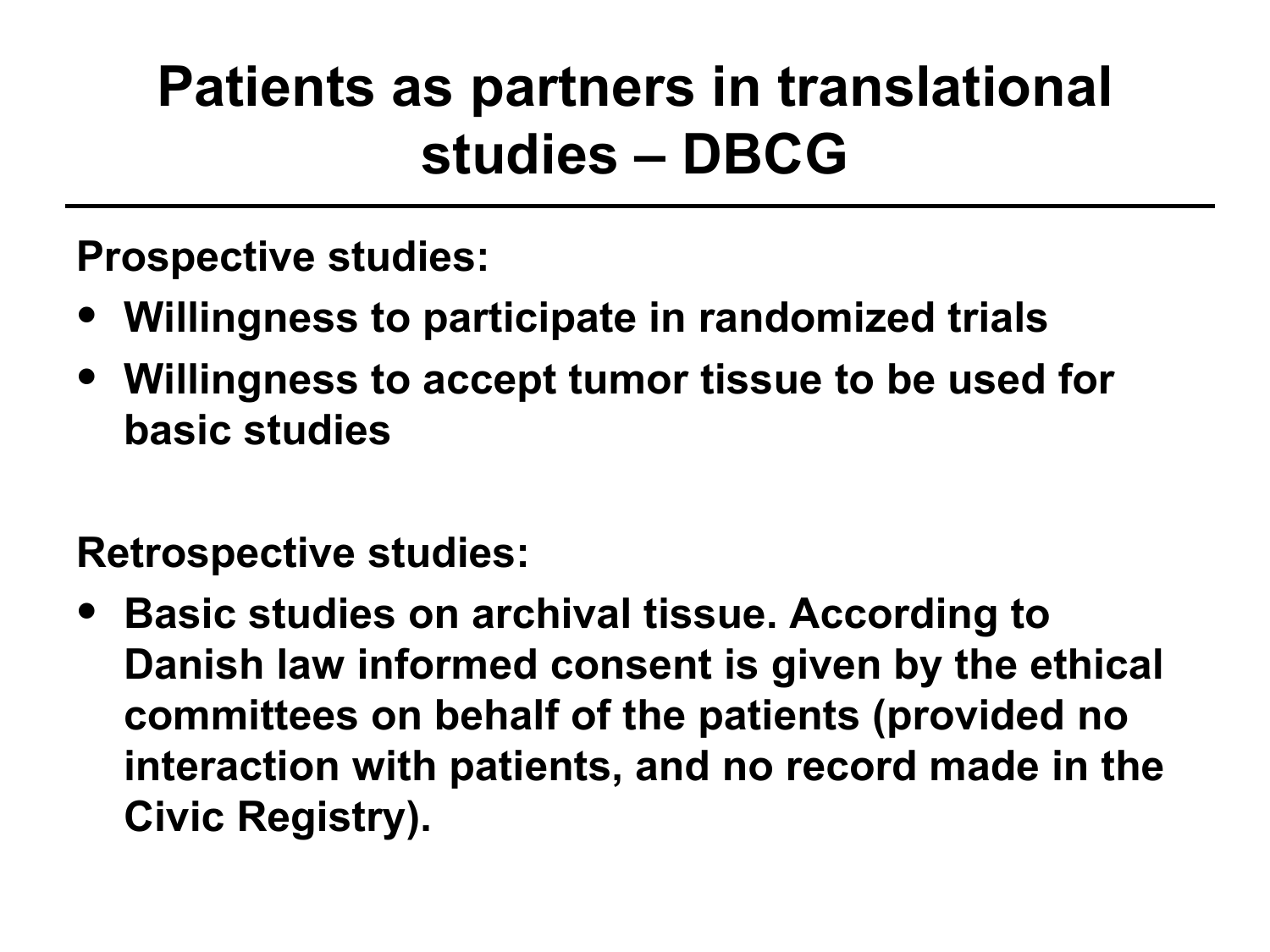#### **Clinical and basic research as partners in translational studies - DBCG**

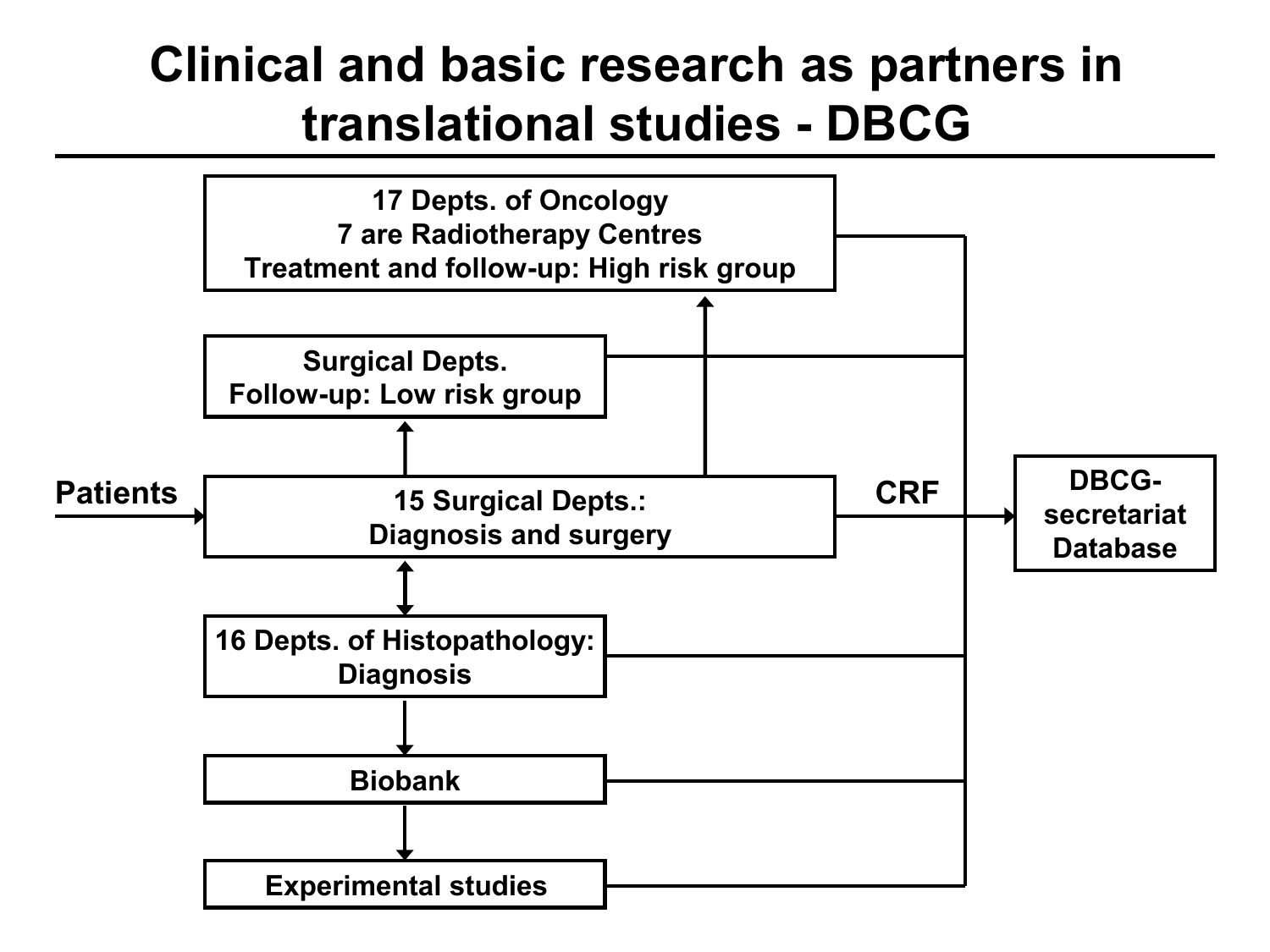## **Organisation of DBCG established 1977**

- **Nation-wide updated evidence-based guidelines for primary diagnosis, histopathology, primary surgery, radiotherapy, systemic therapy and follow-up**
- **Quality control of the guidelines**
- **Since 1977 all data of histopathology, treatment and follow-up have been collected in a central database. (At present data from 90,000 patients)**
- **International collaboration**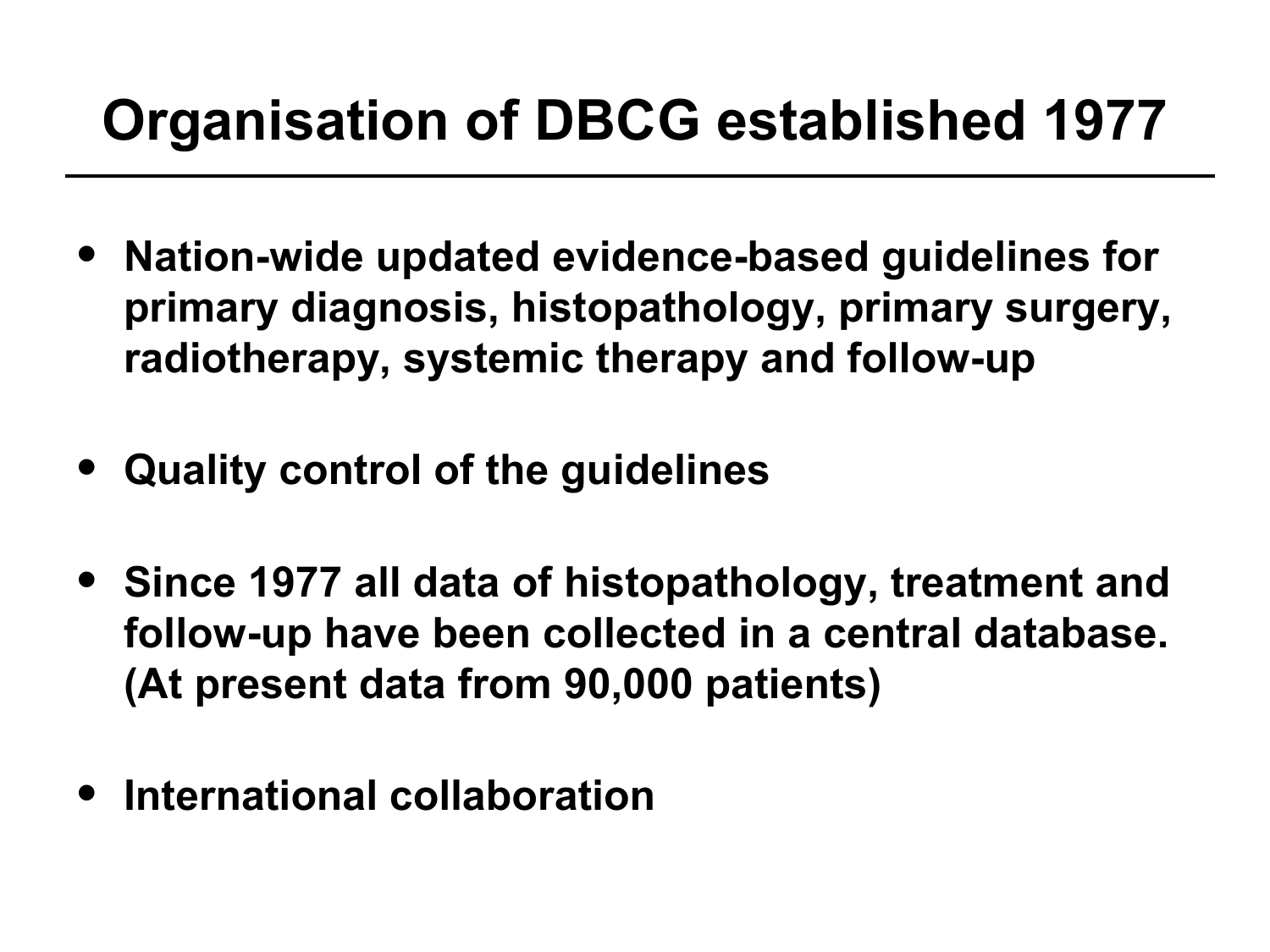## **Clinical and basic research as partners in translational studies**

- **Clinical studies organized by the DBCG scientific committees for surgery, radiotherapy and systemic therapy respectively representing all involved departments**
- **Pathology studies organized by the DBCG scientific committee for pathology representing all departments of pathology**
- **Basic research studies organized by the DBCG scientific committee for translational research with representatives from the departments involved in basic research in breast cancer**
	- **Universities**
	- **Danish Cancer Society**
	- **DBCG**